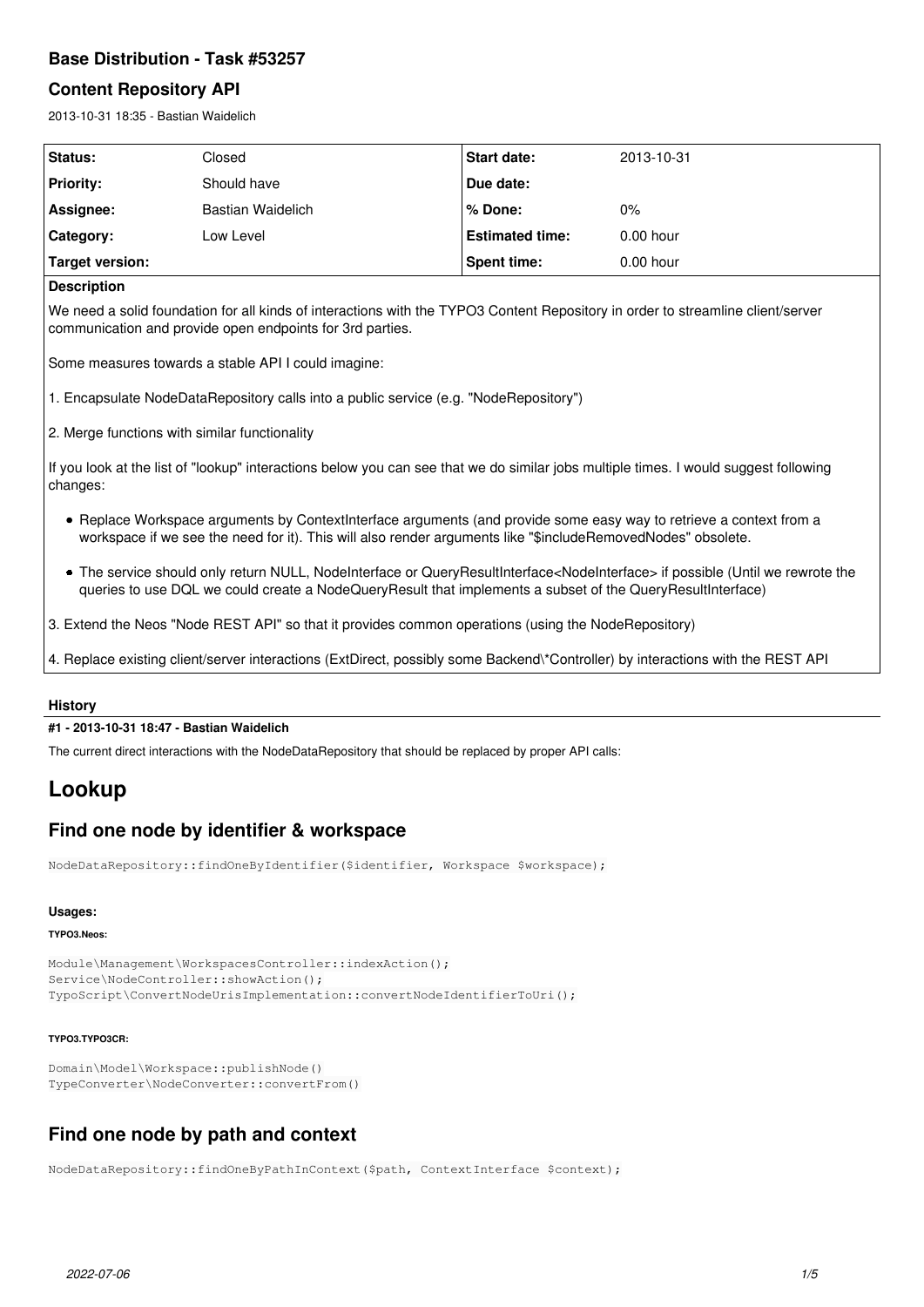#### **Usages:**

**TYPO3.TYPO3CR:**

Domain\Model\Node::getParent() Domain\Model\NodeData::getParent()

# **Find one node by path and workspace**

NodeDataRepository::findOneByPath(\$path, Workspace \$workspace);

#### **Usages:**

#### **TYPO3.TYPO3CR:**

```
Domain\Model\NodeData::getNode()
```
# **Find first node by parent and type in context**

NodeDataRepository::findFirstByParentAndNodeTypeInContext(\$parentPath, \$nodeTypeFilter, ContextInterface \$context);

#### **Usages:**

#### **TYPO3.TYPO3CR:**

```
Domain\Model\Node::getPrimaryChildNode()
Domain\Model\NodeData::getPrimaryChildNode()
```
# **Find nodes by parent and type in context**

```
NodeDataRepository::findByParentAndNodeTypeInContext($parentPath, $nodeTypeFilter, ContextInterface $context,
$limit = NULL, $offset = NULL);
```
#### **Usages:**

#### **TYPO3.TYPO3CR:**

```
Domain\Model\Node::getChildNodes()
Domain\Model\NodeData::getChildNodes()
```
# **Find nodes by parent node and type**

```
NodeDataRepository::findByParentAndNodeTypeRecursively($parentPath, $nodeTypeFilter, Workspace $workspace,
$limit = NULL, $offset = NULL, $includeRemovedNodes = FALSE)
```
### **Usages:**

#### **TYPO3.Neos:**

```
Service\PluginService::getNodes()
```
## **Find nodes by workspace**

NodeDataRepository::findByWorkspace(Workspace \$workspace);

### **Usages:**

#### **TYPO3.Neos:**

Service\PublishingService::getUnpublishedNodes()

# **Find nodes on path by context**

NodeDataRepository::findOnPathInContext(\$pathStartingPoint, \$pathEndPoint, ContextInterface \$context,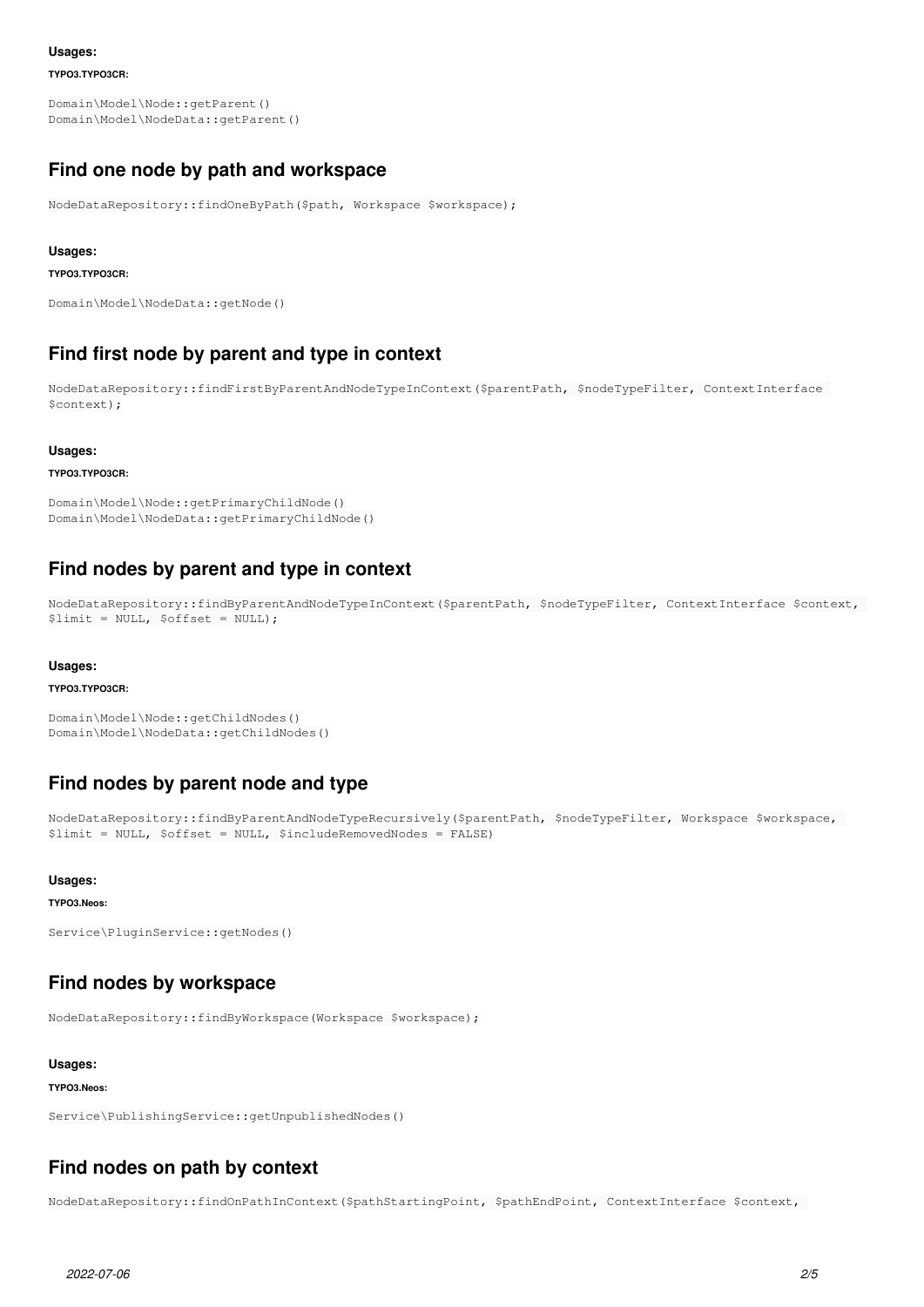#### **Usages:**

**TYPO3.TYPO3CR:**

Domain\Model\Node::getClosestAncestor() Domain\Model\Node::getNode() Domain\Service\Context::getNodesOnPath()

# **Find arbitrary nodes (custom queries)**

NodeDataRepository::createQuery(); // …

### **Usages:**

**TYPO3.Neos:**

Domain\Service\NodeSearchService::findByProperties()

# **Counting**

# **Count nodes by parent and type in context**

```
NodeDataRepository::countByParentAndNodeType($parentPath, $nodeTypeFilter, Workspace $workspace,
$includeRemovedNodes = FALSE);
```
#### **Usages:**

#### **TYPO3.TYPO3CR:**

```
Domain\Model\Node::getNumberOfChildNodes()
Domain\Model\NodeData::getNumberOfChildNodes()
```
# **Count nodes by workspace**

NodeDataRepository::countByWorkspace(Workspace \$workspace)

#### **Usages:**

### **TYPO3.TYPO3CR:**

Domain\Model\Workspace::getNodeCount()

# **Interaction with single nodes / miscellaneous**

# **Add a new node**

NodeDataRepository::add(\$nodeData)

### **Usages:**

### **TYPO3.TYPO3CR:**

```
Domain\Model\Node::materializeNodeData()
Domain\Model\NodeData::createSingleNode()
Domain\Model\Workspace::initializeObject()
```
# **Update a node**

NodeDataRepository::update(\$nodeData)

### **Usages:**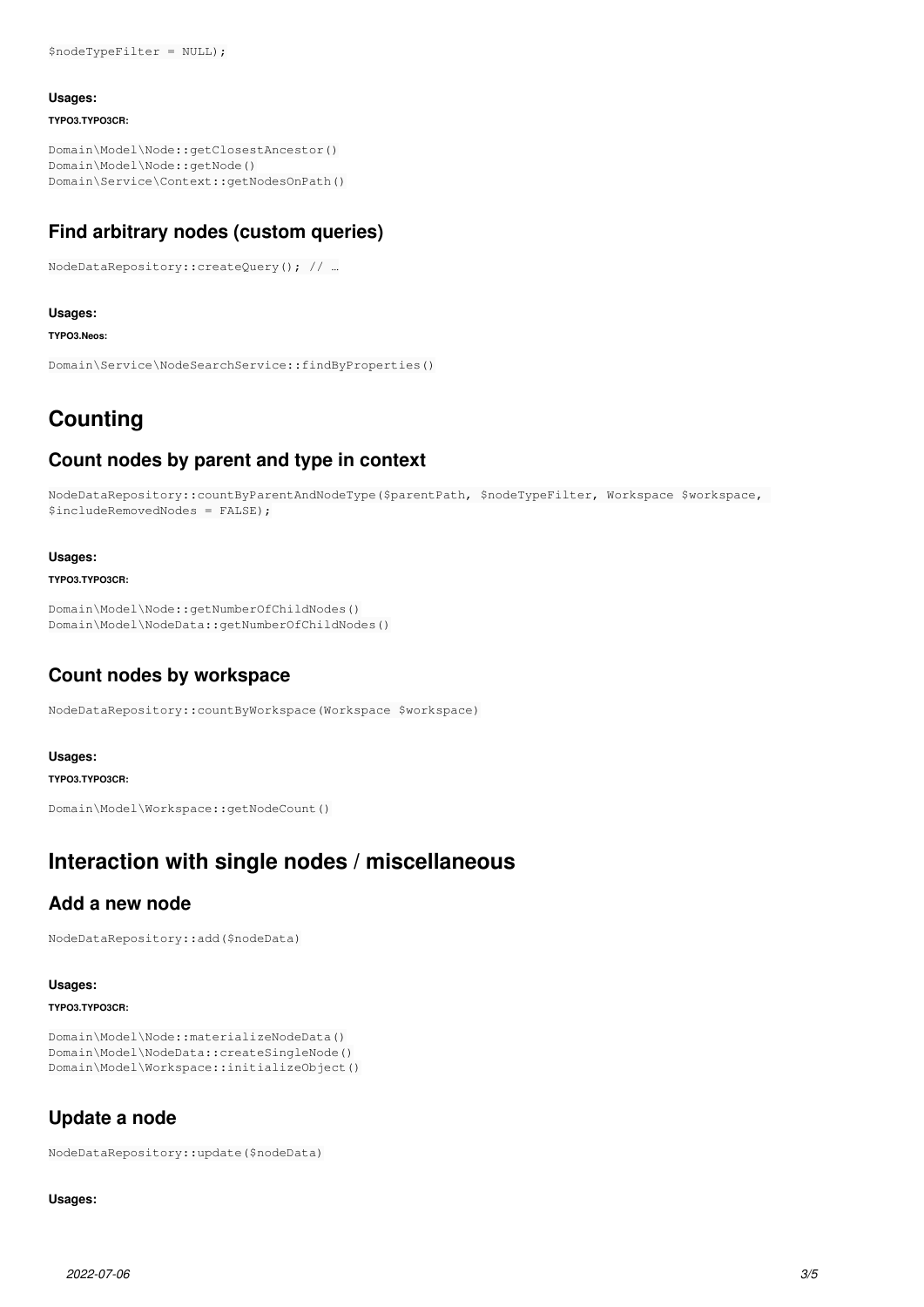#### **TYPO3.TYPO3CR:**

Domain\Model\Node::update() Domain\Model\NodeData::setName() Domain\Model\NodeData::setIndex() Domain\Model\NodeData::update() Domain\Model\NodeData::remove()

# **Remove a single node:**

NodeDataRepository::remove(\$node);

#### **Usages:**

#### **TYPO3.Neos:**

```
Module\Management\WorkspacesController::discardNodeAction()
Module\Management\WorkspacesController::publishOrDiscardNodesAction()
Module\Management\WorkspacesController::discardWorkspaceAction()
```
#### **TYPO3.TYPO3CR:**

```
Domain\Model\NodeData::remove()
Domain\Model\Workspace::publishNode()
```
# **Remove all nodes:**

NodeDataRepository::removeAll();

#### **Usages:**

#### **TYPO3.Neos:**

```
Command\SiteCommandController::pruneCommand()
Setup\Step\SiteImportStep::importSite();
```
# **Change node index**

NodeDataRepository::setNewIndex(NodeData \$node, \$position, NodeData \$referenceNode = NULL)

### **Usages:**

### **TYPO3.TYPO3CR:**

```
Domain\Model\NodeData::moveBefore()
Domain\Model\NodeData::moveAfter()
Domain\Model\NodeData::moveInto()
Domain\Model\NodeData::createSingleNode()
```
# **Manually persist nodes**

NodeDataRepository::persistEntities();

### **Usages:**

### **TYPO3.Neos:**

Service\BackendRedirectionService::getAfterLoginRedirectionUri()

### **TYPO3.TYPO3CR:**

```
Domain\Model\NodeData::setName()
```
### **#2 - 2013-12-04 19:03 - Bastian Waidelich**

*- Status changed from New to Accepted*